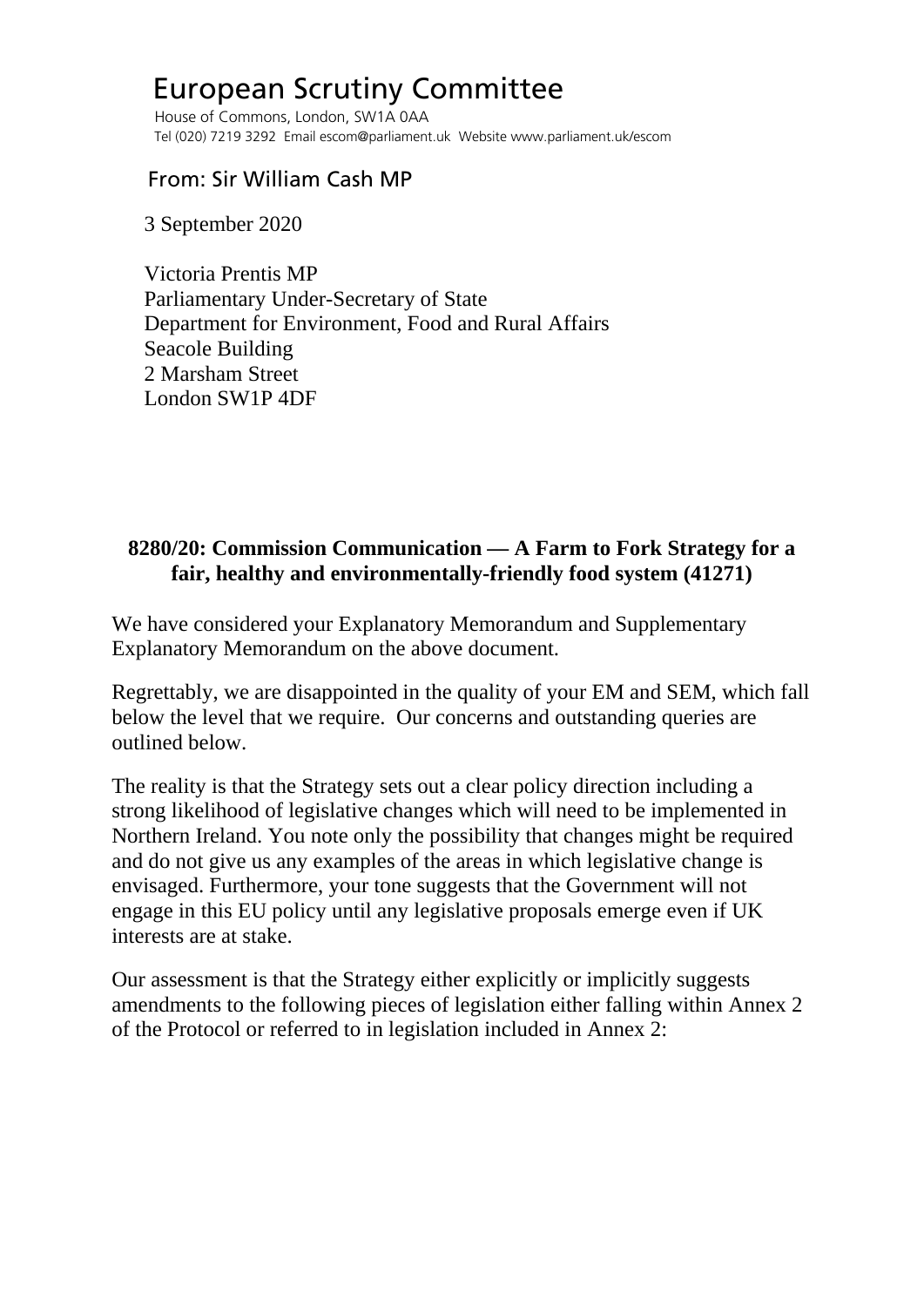- Sustainable Use of Pesticides Directive<sup>[1](#page-1-0)</sup> (while the Directive is not listed in Annex [2](#page-1-1) of the Protocol, it supplements<sup>2</sup> the Plant Protection Products Regulation, which makes reference to it regarding the concepts of "safe use" and "integrated pest management");
- Plant Protection Products Regulation;<sup>[3](#page-1-2)</sup>
- Live animal transport Regulation;<sup>[4](#page-1-3)</sup>
- Animal slaughter Regulation;<sup>[5](#page-1-4)</sup>
- Feed additives Regulation;<sup>[6](#page-1-5)</sup>
- Food contact materials Regulation;<sup>[7](#page-1-6)</sup>
- Agricultural markets Regulation;<sup>[8](#page-1-7)</sup>
- Fisheries and aquaculture markets Regulation; and<sup>[9](#page-1-8)</sup>
- Food Information for Consumers Regulation $10$

Clearly, other legislation included in Annex 2 of the Protocol may be affected, and it is also possible for both the UK and EU to agree to add new legislation to the Protocol.

We would welcome your view on our assessment as to the list of legislation which will likely be amended as a consequence of the policies set out in the Strategy and which also fall within the scope of Annex 2 of the Protocol. If you

<span id="page-1-0"></span><sup>1</sup> [Directive 2009/128/EC](https://eur-lex.europa.eu/legal-content/EN/ALL/?uri=CELEX:02009L0128-20091125) establishing a framework for Community action to achieve the sustainable use of  $\frac{2\pi r c}{2}$ 

<span id="page-1-1"></span> $^2$  Article 6(3) of the Withdrawal Agreement provides that references to provisions of Union law made applicable by the Agreement shall be understood to include references to the relevant Union acts supplementing or implementing those provisions.

<span id="page-1-2"></span><sup>&</sup>lt;sup>3</sup> [Regulation \(EC\) No 1107/2009](https://eur-lex.europa.eu/legal-content/EN/TXT/?uri=CELEX:02009R1107-20191214) concerning the placing of plant protection products on the market.

<span id="page-1-3"></span><sup>&</sup>lt;sup>4</sup> [Regulation \(EC\) No 1/2005](https://eur-lex.europa.eu/legal-content/EN/TXT/?uri=CELEX:02005R0001-20191214) on the protection of animals during transport and related operations.

<span id="page-1-4"></span><sup>&</sup>lt;sup>5</sup> [Regulation \(EC\) No 1099/2009](https://eur-lex.europa.eu/LexUriServ/LexUriServ.do?uri=OJ:L:2009:303:0001:0030:EN:PDF) on the protection of animals at the time of killing.

<span id="page-1-5"></span><sup>6</sup> [Regulation \(EC\) No 1831/2003](https://eur-lex.europa.eu/legal-content/EN/TXT/?uri=CELEX:02003R1831-20190726) on additives for use in animal nutrition.

<span id="page-1-6"></span><sup>7</sup> [Regulation \(EC\) No 1935/2004](https://eur-lex.europa.eu/legal-content/EN/TXT/?uri=CELEX:02004R1935-20090807) on materials and articles intended to come into contact with food.

<span id="page-1-7"></span><sup>&</sup>lt;sup>8</sup> [Regulation \(EU\) No 1308/2013](https://eur-lex.europa.eu/legal-content/EN/TXT/?uri=CELEX:02013R1308-20190101) stablishing a common organisation of the markets in agricultural products.

<span id="page-1-8"></span><sup>&</sup>lt;sup>9</sup> [Regulation \(EU\) No 1379/2013](https://eur-lex.europa.eu/legal-content/EN/TXT/?uri=CELEX:02013R1379-20200425) on the common organisation of the markets in fishery and aquaculture products.

<span id="page-1-9"></span> $10$  [Regulation \(EU\) No 1169/2011](https://eur-lex.europa.eu/legal-content/EN/ALL/?uri=CELEX%3A32011R1169) on the provision of food information to consumers.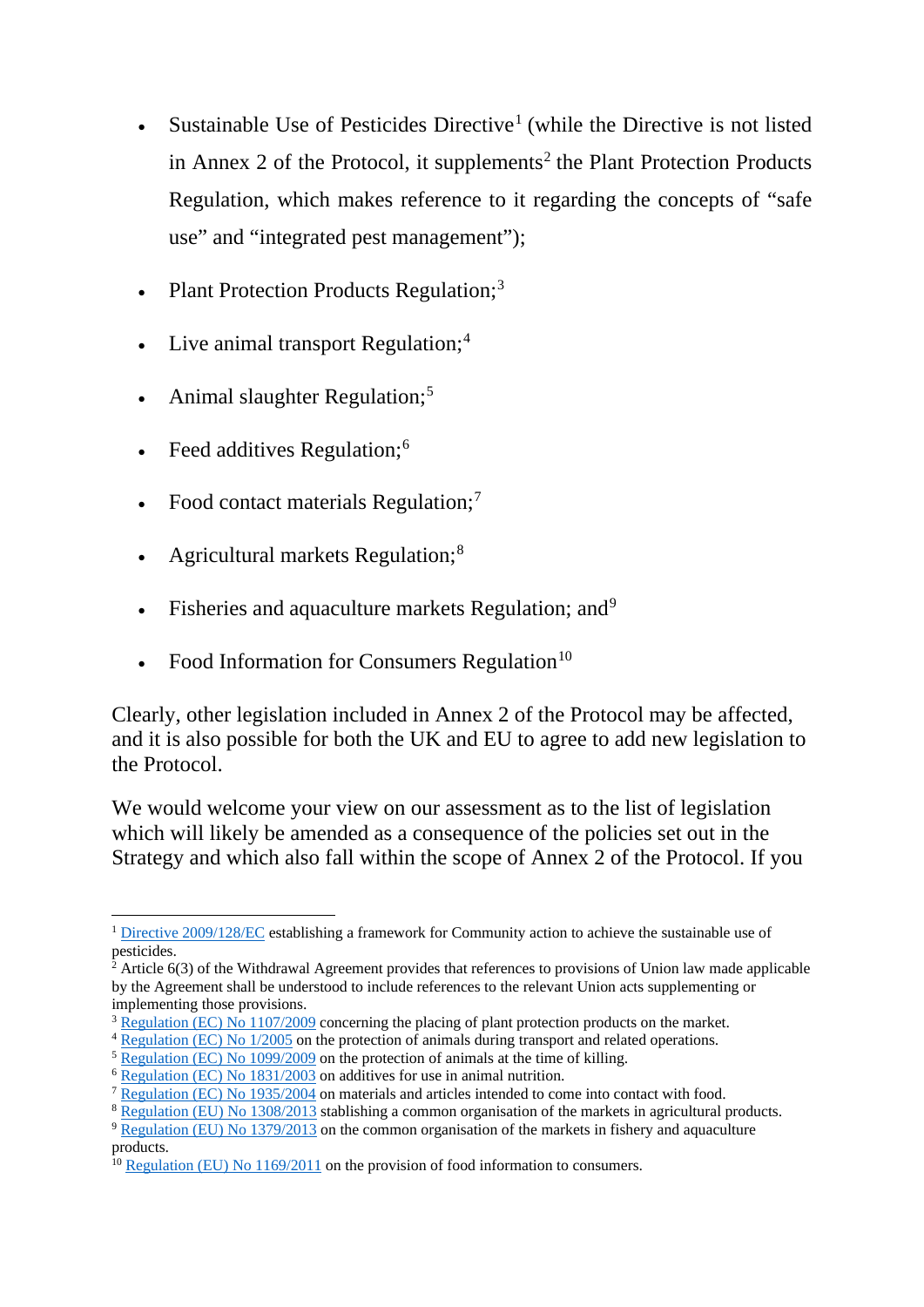do not agree, please explain with details and, if you do agree, we ask you to explain why this important information was excluded from your EM and SEM.

You indicated in your SEM that an analysis of how the proposed changes will impact Northern Ireland business can only be made once the EU has published draft legislation. We acknowledge that there is insufficient detail to determine what the precise impact in Northern Ireland and GB of any changes to the rules might be. We consider that the direction of travel, though, is unambiguous in several instances and is sufficient to identify potential policy implications. It is evident that the Commission seeks, for example, to make substantial changes to the regulatory framework on pesticides and that would inevitably affect, as a minimum, the Northern Irish market in such products themselves and in products treated by them. Furthermore, the Commission is clear that it wishes to encourage a wider move towards safer pesticides among its trading partners.

Through a separate EM,<sup>[11](#page-2-0)</sup> you have already provided some analysis on potential changes to pesticides requirements. Similarly, the Department of Health has also identified<sup>[12](#page-2-1)</sup> Government concerns with the Commission's suggestions on Front Of Pack nutrition labelling. These examples demonstrate that the Government is capable of setting out a position on suggested initiatives in this Strategy, identifying potential policy implications for the UK before draft legal texts are proposed by the Commission.

We therefore ask that — having identified all of the initiatives within the Strategy with likely, and potential, policy implications for all, or part, of the United Kingdom — you provide us with sufficient analysis to enable us to fulfil our scrutiny responsibility. It would be helpful if you could identify any initiatives on which you intend to engage with the EU institutions at an early stage while policy is being developed, rather than simply waiting for the respective legislative proposals.

Finally, you make reference in your SEM to the EU's obligation under Article 15(3)(b) of the Ireland/Northern Ireland Protocol to inform the UK of any "planned" EU acts within the scope of the Protocol, an obligation which is to be operated through the Joint Consultative Working Group. To the best of our knowledge, that Group is yet to meet, but we would welcome information from you on that point.

<span id="page-2-0"></span><sup>&</sup>lt;sup>11</sup> Explanatory Memorandum dated 4 June 2020 concerning COM(2020) 208, Commission Report: Evaluation of Regulation (EC) No 1107/2009 on the placing of plant protection products on the market and of Regulation (EC) No 396/2005 on maximum residue levels of pesticides.

<span id="page-2-1"></span><sup>&</sup>lt;sup>12</sup> Explanatory Memorandum dated 10 June 2020 concerning COM(2020) 207 final, Commission Report regarding the use of additional forms of expression and presentation of the nutrition declaration.